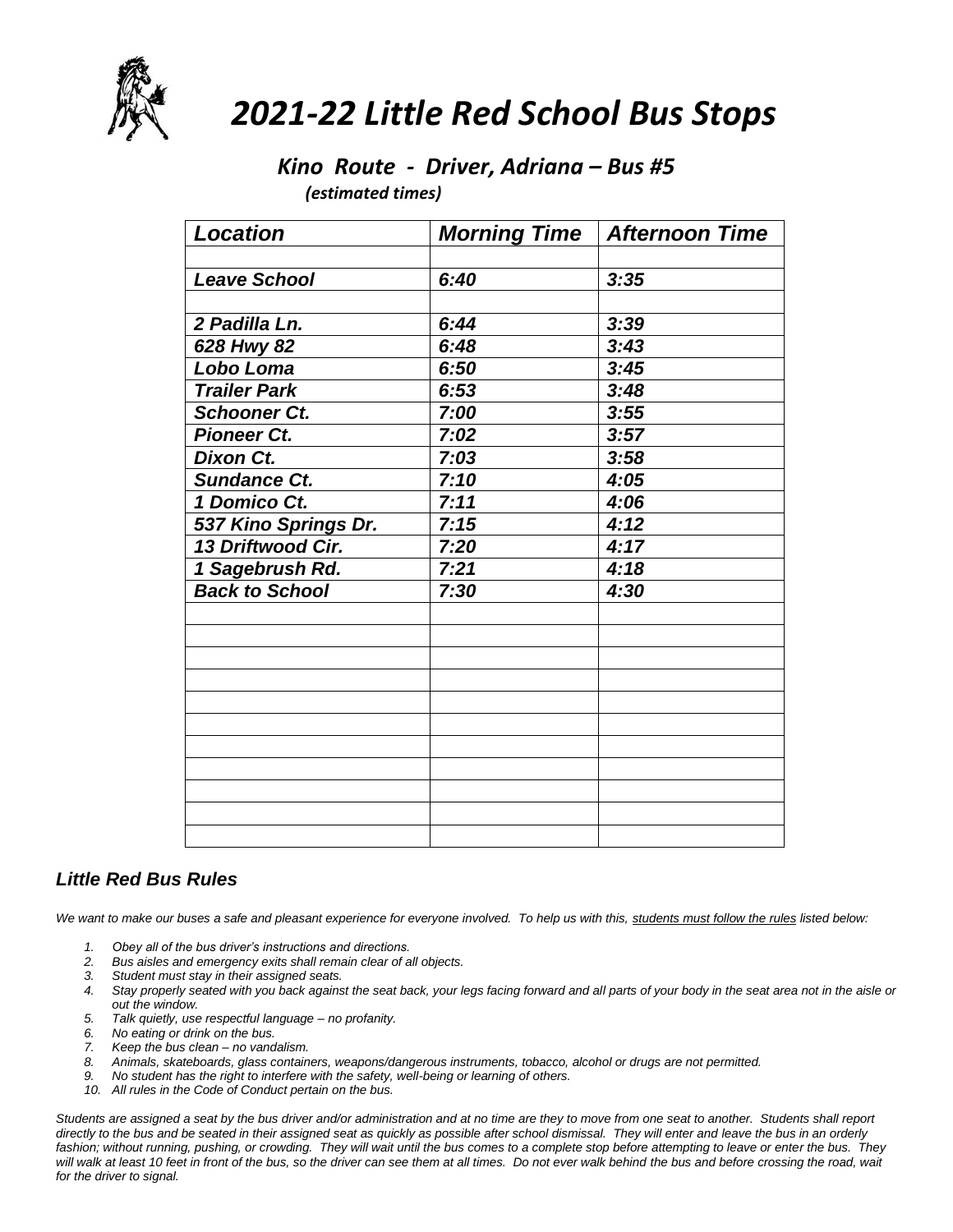

# *2021-22 Little Red School Bus Stops*

#### *Rio Rico Route 2 - Driver, Aracely – Bus #7 (estimated times)*

| <b>Location</b>       | <b>Morning Time</b> | <b>Afternoon Time</b> |
|-----------------------|---------------------|-----------------------|
|                       |                     |                       |
| <b>Leave School</b>   | 6:45                | 3:35                  |
|                       |                     |                       |
| 985 Tamaulipas        | 7:01                | 3:54                  |
| Sombrilla / Arikara   | 7:03                | 3:55                  |
| Arikara / Forja       | 7:04                | 3:57                  |
| Montura / Granja      | 7:06                | 3:59                  |
| <b>Colmenar</b>       | 7:07                | 4:00                  |
| Escoba / Dedal        | 7:08                | 4:01                  |
| 946 Escoba            | 7:10                | 4:03                  |
| 950 Paseo Guebabi     | 7:12                | 4:05                  |
| 942 Paseo Guebabi     | 7:13                | 4:06                  |
| Guebabi / Via Italia  | 7:14                | 4:07                  |
| <b>Fire Station</b>   | 7:15                | 3:49                  |
| 879 Calle Zapotec     | 7:19                | 3:47                  |
| 348 S. River Rd.      | 7:21                | 3:44                  |
| 103 S. River Rd.      | 7:25                | 3:40                  |
| <b>Back to school</b> | 7:30                | 4:30                  |
|                       |                     |                       |
|                       |                     |                       |
|                       |                     |                       |
|                       |                     |                       |
|                       |                     |                       |
|                       |                     |                       |
|                       |                     |                       |
|                       |                     |                       |
|                       |                     |                       |
|                       |                     |                       |

#### *Little Red Bus Rules*

*We want to make our buses a safe and pleasant experience for everyone involved. To help us with this, students must follow the rules listed below:*

- *11. Obey all of the bus driver's instructions and directions.*
- *12. Bus aisles and emergency exits shall remain clear of all objects.*
- *13. Student must stay in their assigned seats.*
- *14. Stay properly seated with you back against the seat back, your legs facing forward and all parts of your body in the seat area not in the aisle or out the window.*
- *15. Talk quietly, use respectful language – no profanity.*
- *16. No eating or drink on the bus.*
- *17. Keep the bus clean – no vandalism.*
- *18. Animals, skateboards, glass containers, weapons/dangerous instruments, tobacco, alcohol or drugs are not permitted.*
- *19. No student has the right to interfere with the safety, well-being or learning of others.*
- *20. All rules in the Code of Conduct pertain on the bus.*

*Students are assigned a seat by the bus driver and/or administration and at no time are they to move from one seat to another. Students shall report directly to the bus and be seated in their assigned seat as quickly as possible after school dismissal. They will enter and leave the bus in an orderly*  fashion; without running, pushing, or crowding. They will wait until the bus comes to a complete stop before attempting to leave or enter the bus. They *will walk at least 10 feet in front of the bus, so the driver can see them at all times. Do not ever walk behind the bus and before crossing the road, wait for the driver to signal.*